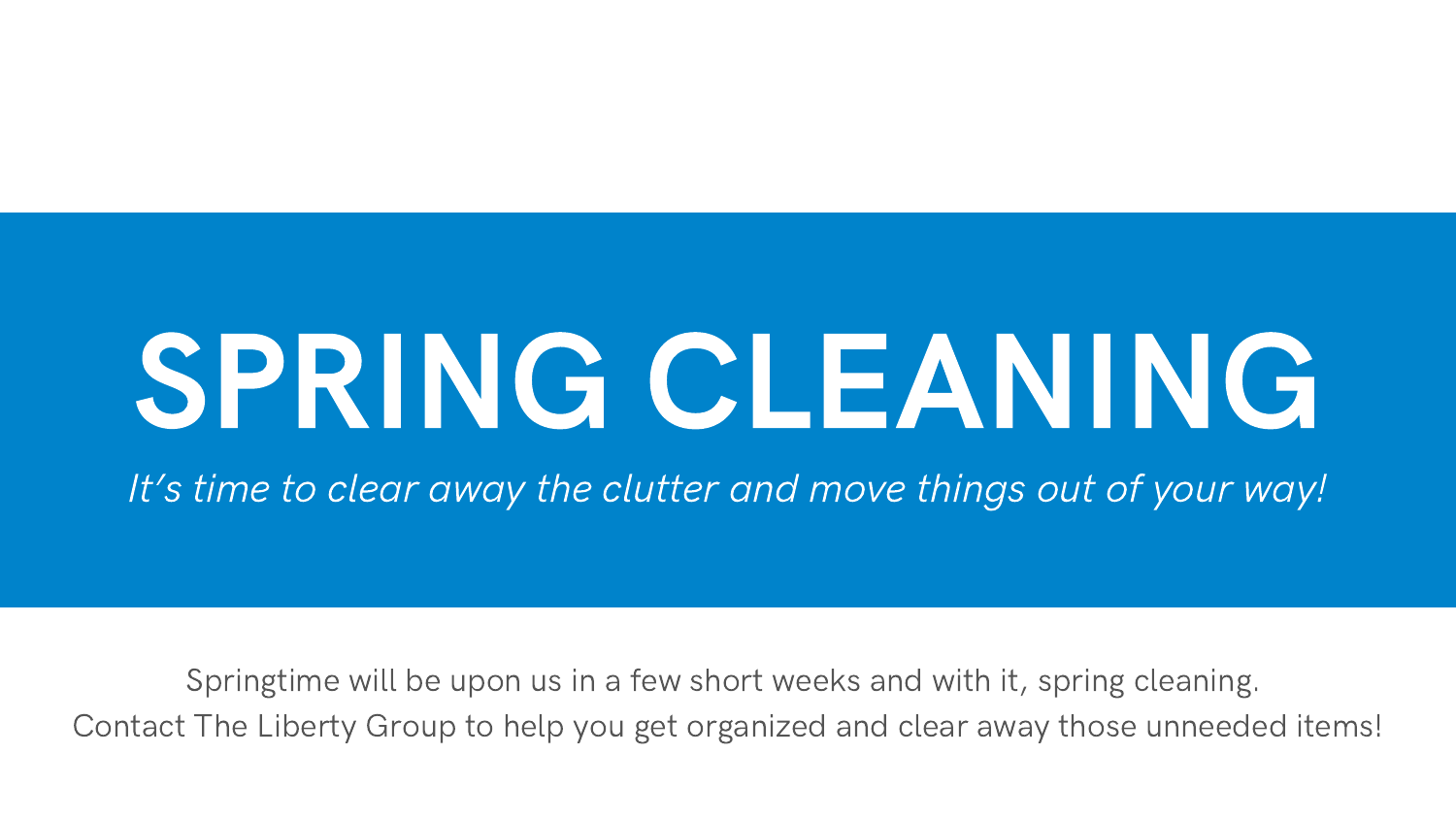

Determine the "disaster area(s)" in your home or office

Nearly every home and office has a room or corner where things collect. Create a de-cluttering checklist. It's a lot easier to declutter when you have a visual representation of where you need to get started.

View your office/home as a first-time visitor. It's easy to "forget" what your home looks like to someone new. Enter the area as if you're visiting for the first time. Write down your first impression on how clean and organized this space and make changes.

- 
-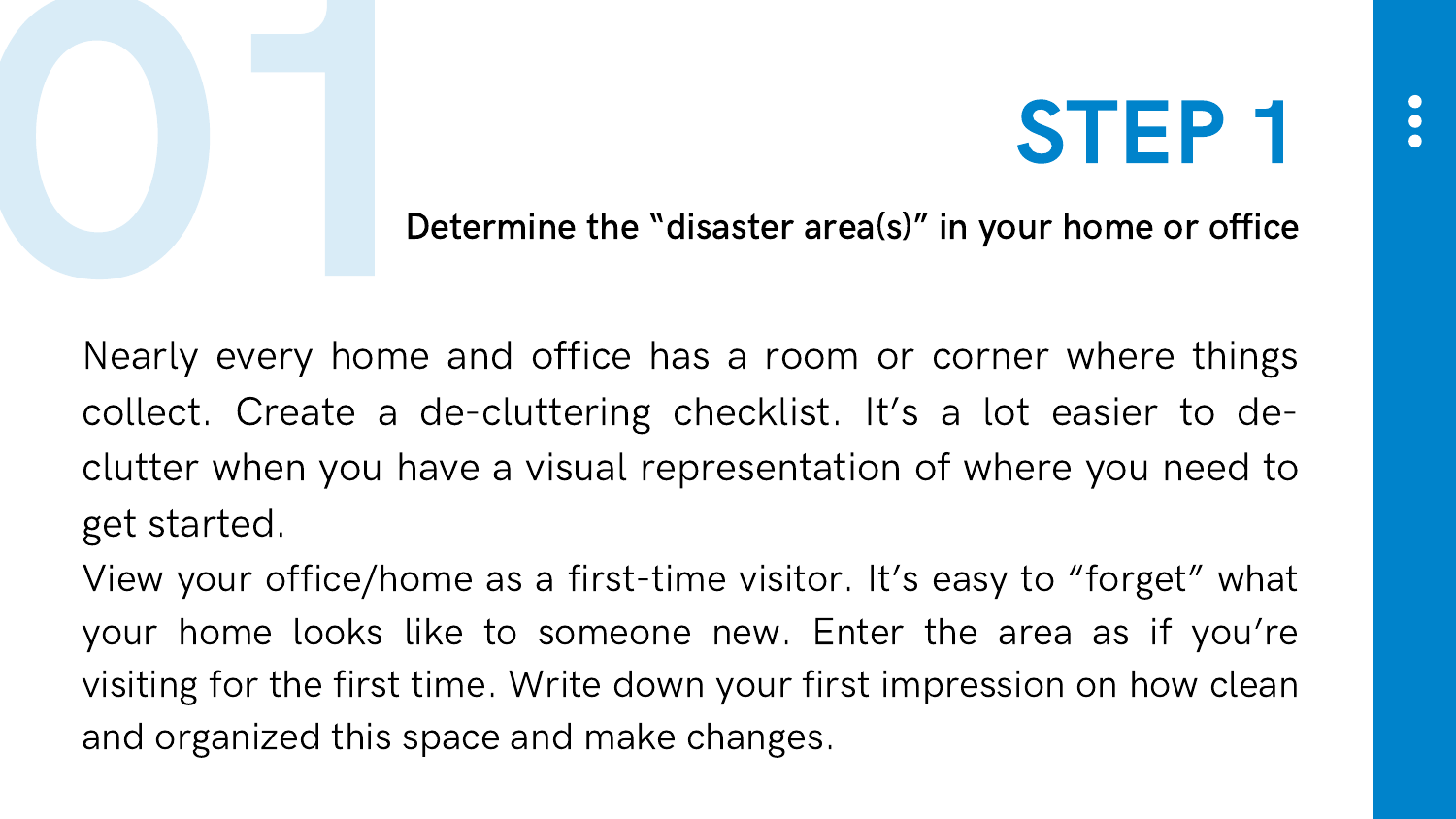

Place "paper only"into boxes.

If your desk is barely visible (thanks to a jumble of papers), now's the time to sort through them. Set up 3 boxes: One for papers to shred or toss; One for documents to file away or scan; And one for things you need to take action on. If most of your work-related documents are digital, go ahead and spend some time organizing and cleaning those up, too. Even though digital clutter isn't visible, it can be just as detrimental to your productivity.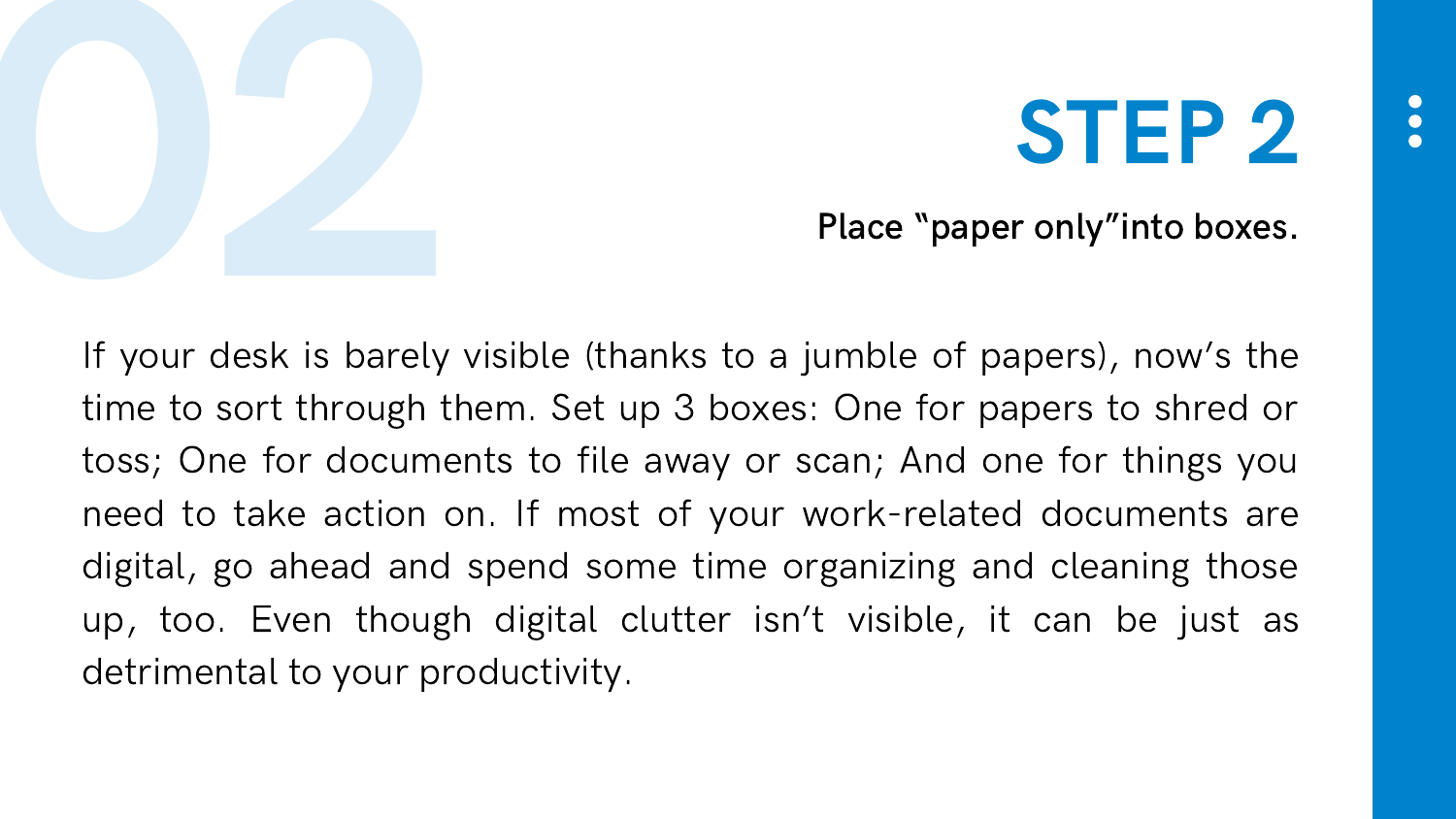

## Determine what needs organizing. Here are a few examples:

- Clear out old papers from the filing cabinets using the same "3-box method" described in "Step 2".
- Organize the storage room. Purge unwanted items.
- Get rid of old Tax documents. You need only keep most recent 7 years, including your filing and all accompanying documents such as W-2s and receipts.
- Determine if old client files and records really need to be kept.
- Purge old bank statements (over 1 month), ATM receipts, cancelled and voided checks, credit card bills (max 7 years if needed for taxes), paychecks (1 year). It's also a good idea to get in the habit of going through your stored documents on a regular basis. Try to do this when paying monthly bills, filing your quarterly or annual taxes, or taking care of a similar recurring task so you remember and you keep your paperwork from getting out of hand.

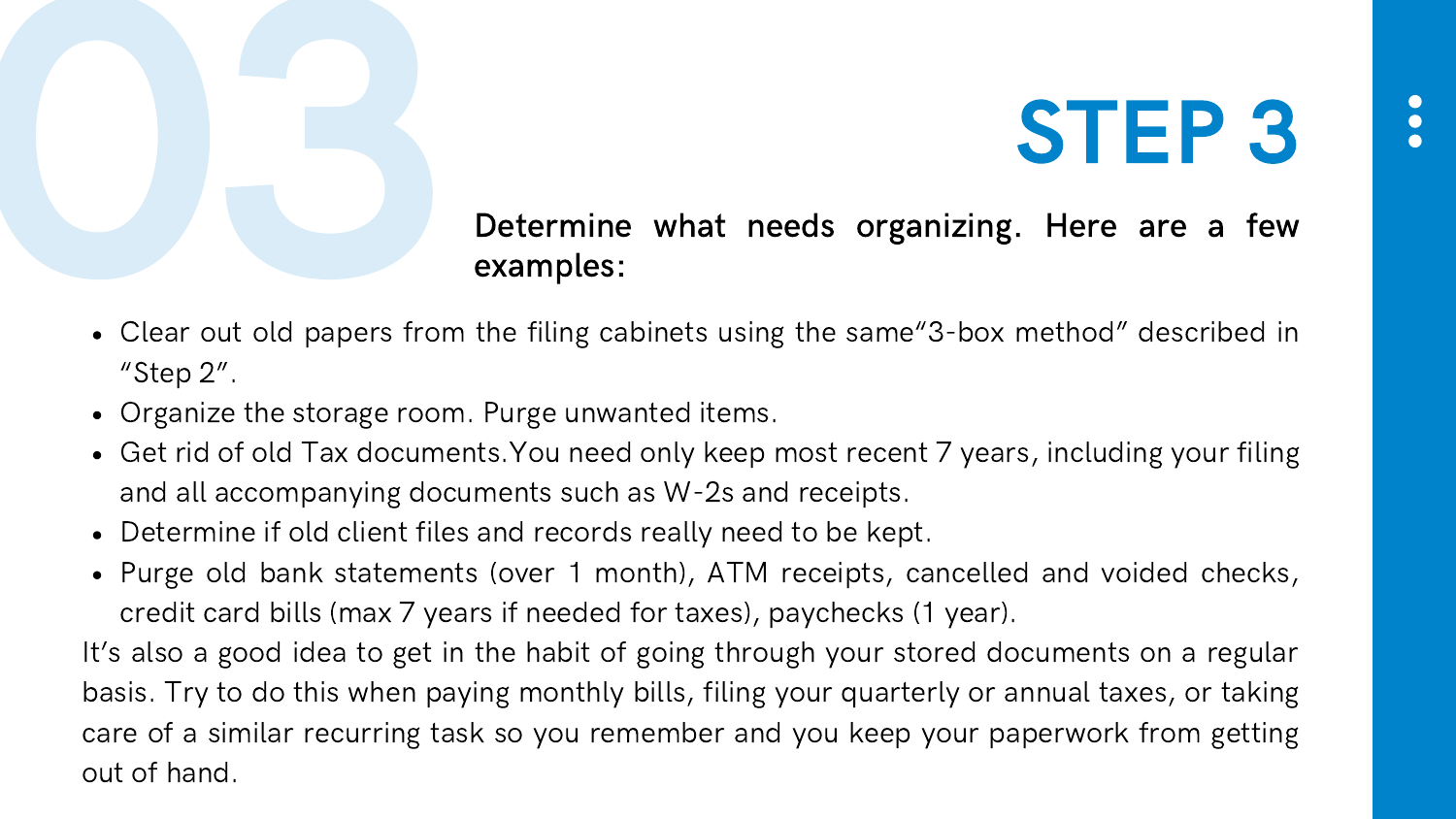

Call or email Liberty with your box count.

Liberty will provide pricing. The Liberty Group Company is happy to work with you to develop a destruction schedule that fits your budget. Call 800-524-0567 or complete our convenient online FREE consultation form.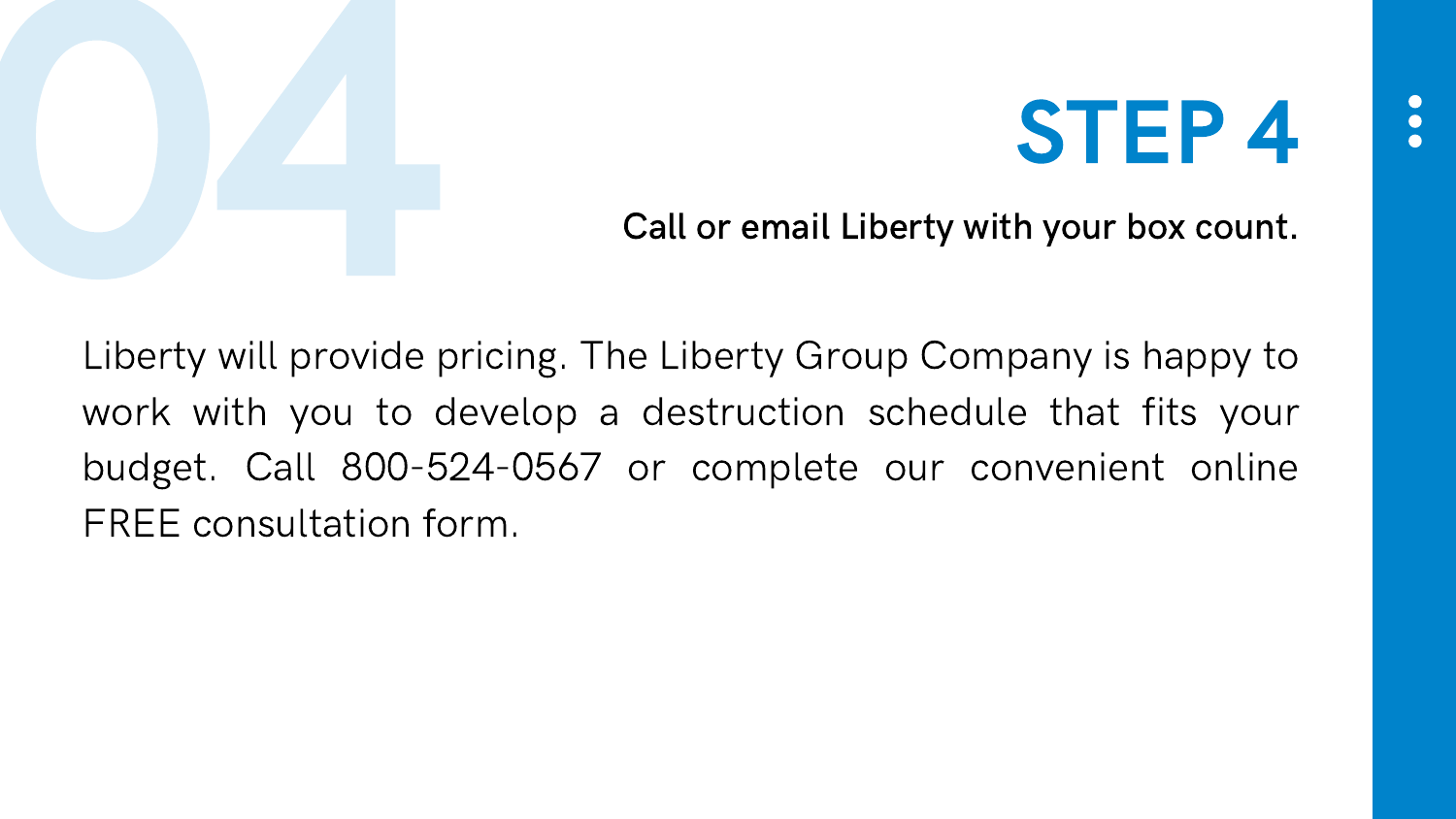

Liberty will arrange a day to come to your office/home to perform onsite document shredding.

The Liberty Group Company can provide the secure on-site destruction services for both your company and home needs. We'll take all the necessary precautions to ensure complete document and product destruction, producing the most secure shred size in the mobile shredding industry.

- Scheduled shredding
- Call-in shredding for special projects
- High-security disintegration
- Scheduled shredding for home and office
- $\bullet$  Low-security paper and electronics recycling



- 
-